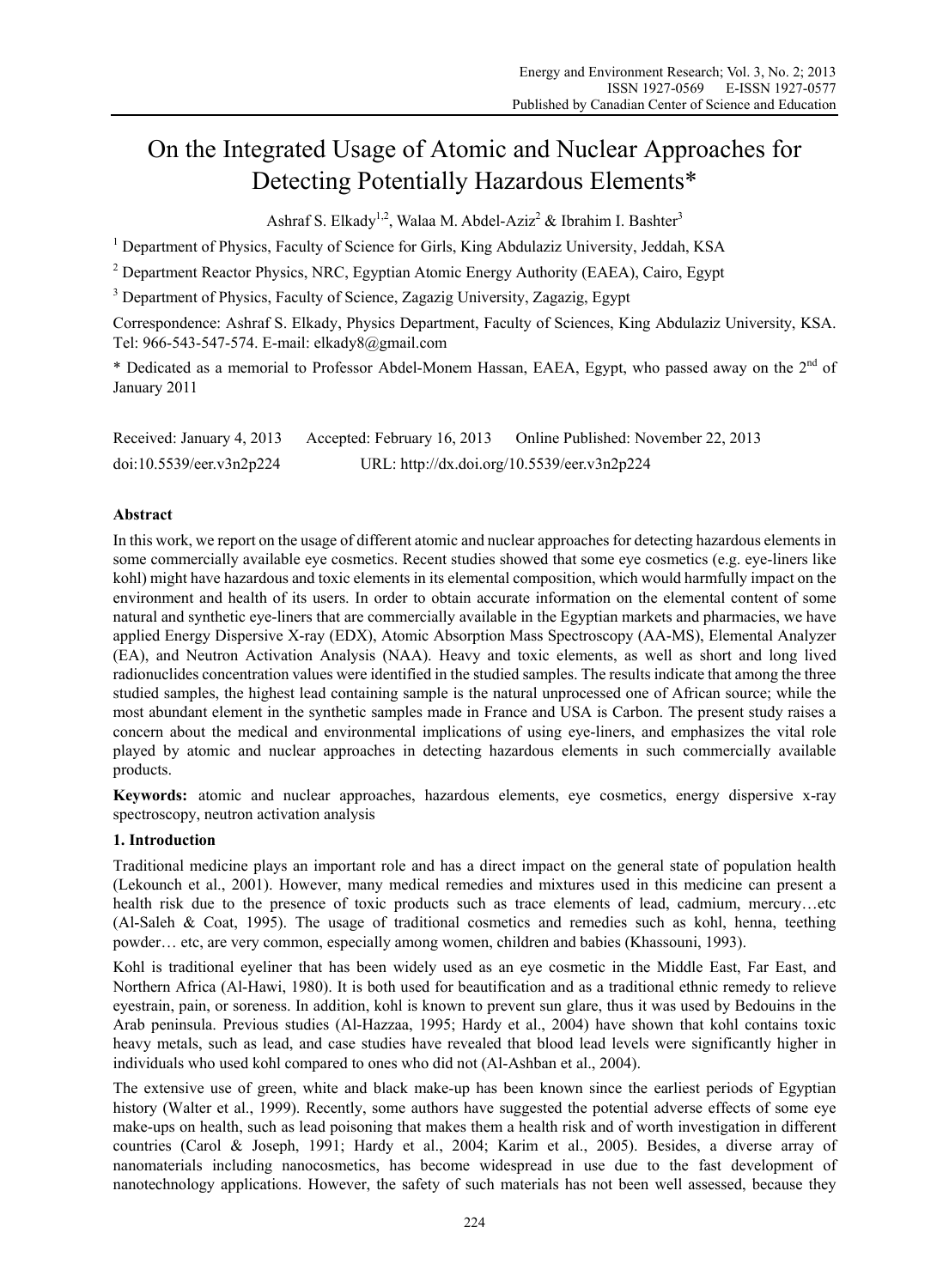have been considered as safe as common larger sized materials, which are known not to be absorbed by the body (Yoshida et al., 2012). Indeed, this is not true due to the fact that when the cosmetic particles size is reduced down to nanoscale, they become more able to penetrate cellular and brain barrier membranes. Thus, the wide use of very fine particles of kohl on the eyes of children and adults motivated us to investigate whether kohl is a possible source of exposure to lead and other toxic elements in Egypt.

In this context, there are different atomic and nuclear techniques that can be used for elemental analysis and for detecting toxic and hazardous heavy elements. However, each technique has its detection limit, accuracy and sensitivity to certain elements. Neutron activation analysis (NAA) is considered one of the most important analytical nuclear approaches, which yield a precise result for trace and ultra-trace elemental concentrations in complex samples. Along the past several decades, it was successfully applied for determination of a great variety of elements in many disciplines including environmental (Landsberger, 1992), biological (Erdtmann & Petri, 1986), geological as well as material sciences (Martinez, 1997). It is considered as a method for qualitative and quantitative determination of elements based on the measurement of characteristic radiation from radionuclides formed directly, or indirectly by neutron irradiation of samples (Hassan et al., 1994). The most suitable source for neutrons to be used in this technique is usually a nuclear research reactor. The high resolution gamma-ray detection systems are used for analysis of the complex gamma-ray spectra obtained by neutron capture.

In the present study, we applied different atomic and nuclear approaches, namely Energy Dispersive X-ray (EDX), Atomic Absorption Mass Spectroscopy (AA-MS), Elemental Analyzer (EA) and Neutron Activation Analysis (NAA) in order to obtain more information on the composition and elemental content of some natural and synthetic eye-liner samples taken from the Egyptian markets and pharmacies. The emphasis will be on the medicinal implications of using eye-liners with high content of lead and toxic elements, and on the vital role that atomic and nuclear methods play in detecting such hazardous elements in eye-cosmetics.

## **2. Materials and Methods**

### *2.1 Samples Preparation*

Samples of kohl used in this work were purchased from local Egyptian markets and pharmacies in Cairo. Three commonly used representative samples were chosen for analysis. The African natural untreated eye-liner was in big crystallized stone form, while the American and French synthetic kohl were in pencil forms. The samples were crushed, finely grounded into powder form before investigations.

## *2.2 Experimental Approaches*

Different atomic and nuclear approaches were applied in order to obtain a complete picture of the elemental content in the studied samples, and avoid the limitation and accuracy of a single approach.

Atomic Absorption Spectrometer, Energy Dispersive X-ray spectrometer, and Analytical analyzer located in the Central Laboratory of the Nuclear Research Center (NRC), Egypt were used to identify the chemical elements present in the samples under investigation. Briefly, a flame atomic absorption spectrometer was used in order to analyze the samples for their elemental constituents. The samples were atomized and optically irradiated; the radiation then passes through a monochromator in order to separate the element-specific radiation from any other radiation emitted by the radiation source, which is finally measured by a detector.

In EDX facility, primary x-rays are illuminated from the x-ray tube to the specimen, fluorescence x-rays having wavelengths (energies) peculiar to the constituent elements of the specimen are generated from the elements. Qualitative analysis can be made by investigating the wavelengths of the fluorescence x-rays and quantitative analysis by investigating the x-ray dose. The energies are investigated by using the energy separation characteristic of x-ray detector (Willard et al., 1988).

The elemental analyzer detector used in this study is a thermal conductivity detector (TCD) sensitive to any substance with thermal conductivity other than that of the carrier gas. The detector consists of a stainless steel block provided with two pairs of filaments (of tungsten rhenium) having the same electrical resistance. The detector is housed in a thermally insulated metal block (detector oven) and maintained at constant temperature. The two pairs of filaments are electrically connected according to a Wheatstone bridge circuit powered at constant voltage. The first pair of filaments are fed with pure carrier gas (reference channel), where the second pair are fed with the gas flowing from the reactor (analytical channel). When the bridge is powered, the filaments are heated at a temperature (resistance) that is a function of the thermal conductivity of the gas feeding the filaments. The reference channel is exposed only to pure carrier gas, whereas the analytical channel is exposed to the reactor effluents (carrier gas + sample).

When pure carrier gas flows through the reference and the analytical channels, a constant temperature gradient is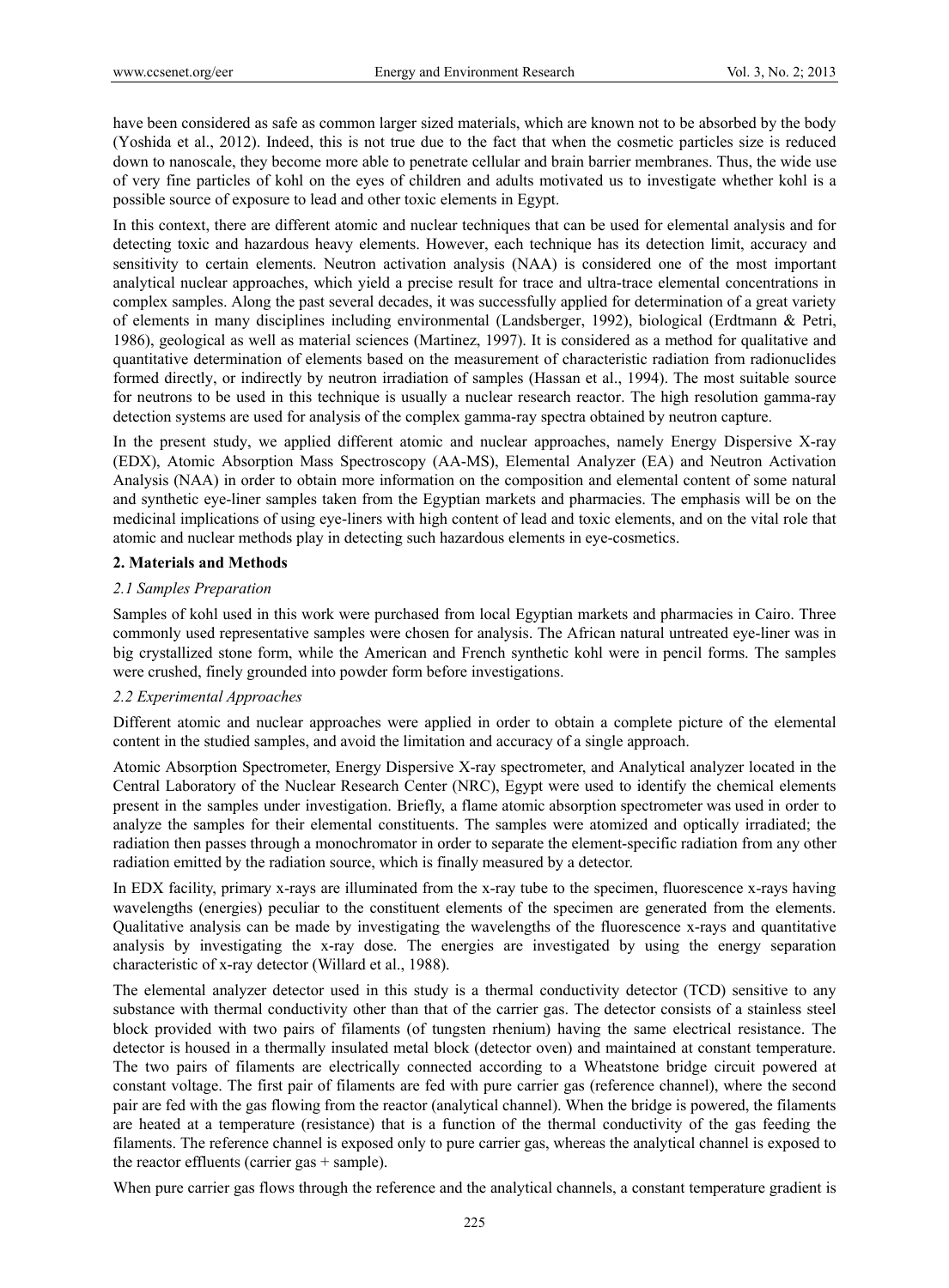established between the elements and the detector walls and the Wheatstone bridge is balanced where there is no output signal. As a component is eluted, a change in heat transfer occurs, with consequent variation of the filaments temperature. Since electric resistance is a function of temperature, the bridge unbalances and the detector generates a signal proportional to the difference in thermal conductivity between the eluted component and the carrier gas. The output signal is then sent to the data acquisition board.

Neutron Activation Analysis (NAA) technique, available at the ET-RR-2 reactor was applied to the natural eye-liner sample that was prepared in dried powder form. The other two samples were too brittle to be irradiated by high flux of neutrons. Briefly, neutrons as well as charged particles can react with isotopes of various elements and produce radioactive nuclides. The characteristic radiation emitted by these nuclides can be used for qualitative and quantitative determination of various elements. In this way, elements in part per million or percentage can be analyzed. Usually, neutrons are used as projectiles and  $\gamma$ -rays are emitted. Also the high resolution  $\gamma$ -ray detection system together with the advanced computer programs can help in complete analysis of the data obtained with high accuracy. Neutron fluxes in the order of 1.3 x  $10^{11}$  and 2.7 x  $10^{11}$  n.cm<sup>-2</sup>.s<sup>-1</sup> were applied for long and short irradiation times respectively during sample irradiation.

For qualitative and quantitative analysis of the minor elements in sample 3, the well-resolved and pronounced  $\gamma$ -ray lines in the obtained  $\gamma$  spectra have been selected, and the well-known analytical equation was used (Nada et al., 2001):

$$
m = \frac{\lambda \, C \, M}{\left[ \left( \varepsilon I_r \sigma_{th} f N_0 \phi_m \right) e^{-\lambda t_W} \left( 1 - e^{-\lambda t_{tr}} \right) \left( 1 - e^{-\lambda t_c} \right) \right]}
$$

where *m* is the mass of the element;  $\phi_m$  is the thermal neutron flux;  $\lambda$  is the decay constant; *C* is the activity (net peak area of gamma-ray line); *M* is the atomic mass; *ε* is the efficiency of the detection system at the selected full energy peak,  $I_y$  is the absolute intensity of the gamma-ray line;  $\sigma_{th}$  is the thermal (n,  $\gamma$ ) cross-section; *f* is the isotopic abundance fraction;  $t_w$  is the cooling time;  $t_{irr}$  is the irradiation time,  $t_c$  is the counting time; and  $N_0$  is the Avogadro's number. The main factors used in the calculation were the isotopic abundance of the selected isotopes for each element, half-life, cross-section of the  $(n, γ)$  reaction and the intensity of the selected γ-ray line (Lederer & Shirley, 1997).

### **3. Results and Discussions**

#### *3.1 EDX, AA-MS and EA*

The results obtained from EDX measurements are given in Table 1 and Figure 1. It is noticeable that the most predominant elements are C, Cu, Al and Si in sample 1; C, O, Si, Fe and Zn in sample 2, while the concentrations of Pb and S in sample 3 are considerably high.

| <b>Element</b> | Sample 1 (France)  | Sample 2 (USA)     | Sample 3 (Africa) |
|----------------|--------------------|--------------------|-------------------|
| $\mathbf C$    | $94.29 \pm 4.7145$ | $52.14 \pm 2.607$  | ND                |
| $\bf{0}$       | ND                 | $16.83 \pm 0.8415$ | ND                |
| Al             | $1.04 \pm 0.052$   | $1.16 \pm 0.058$   | $0.84 \pm 0.042$  |
| <b>Si</b>      | $1.14 \pm 0.057$   | $2.74 \pm 0.137$   | ND                |
| Ca             | ND                 | $0.71 \pm 0.0355$  | ND                |
| Mn             | ND                 | $0.24 \pm 0.012$   | ND                |
| S              | $0.05 \pm 0.0025$  | ND                 | $12.34\pm0.617$   |
| K              | $0.48 \pm 0.024$   | ND                 | ND                |
| Ti             | $0.48 \pm 0.024$   | ND                 | ND.               |
| Fe             | $0.39 \pm 0.0195$  | $24.39 \pm 1.2195$ | ND                |
| Cu             | $1.27 \pm 0.0635$  | $0.19 \pm 0.0095$  | ND                |
| $\mathbf{Zn}$  | $0.87 \pm 0.0435$  | $1.59 \pm 0.0795$  | ND                |
| Pb             | ND                 | ND                 | $86.82\pm4.341$   |

Table 1. Elements concentration (%) in the three samples of eye**-**cosmetics as detected by EDX

\* ND: Not detected.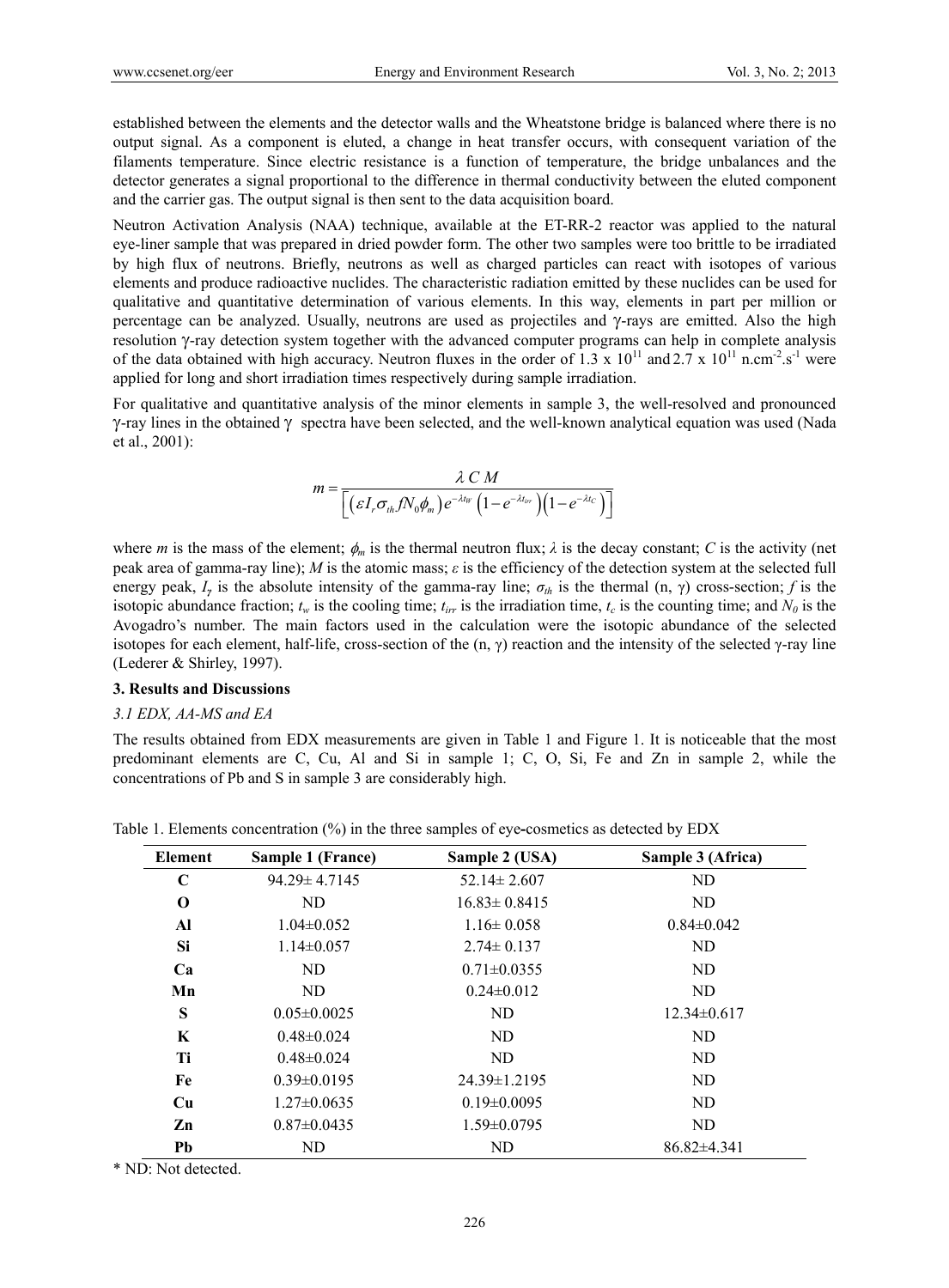

Figure 1. Elements concentration (%) in the three samples of eye-cosmetics, as detected by EDX

The AA-MS results are represented in Figure 2. One can note that the cupper and iron concentrations are comparable among the three studied samples (see Figure 2). However, the heavy element Zn is found in considerable concentration in sample 3 and of lower concentrations in sample 1 and sample 2.



Figure 2. Elements Concentration (mg/L) in the three samples of eye-cosmetics, as measured by AA-MS. The concentration of Pb is divided by  $10<sup>2</sup>$ 

Therefore, out of the three tested set of samples, one contained in excess of 86% lead (from Africa), the other two samples from France and USA contained about 5% and 13% lead respectively. While the concentration of Al was comparable in the three samples; the Cd concentration was highest in sample 3 (from Africa) and lowest in sample 1 (from France), as indicated from EDX and AA-MS measurements. There were no significant concentration differences among other elements (e.g. Mn, Si and K) in the three samples according to AA-MS measurements, which are also consistent with EDX measurements.

The elemental analyzer measurements showed that the prevailing element in sample 1 is carbon (88.34%), while it is minimal in sample 3 (0.25%). The latter low ratio was not detected by EDX, but was detected by the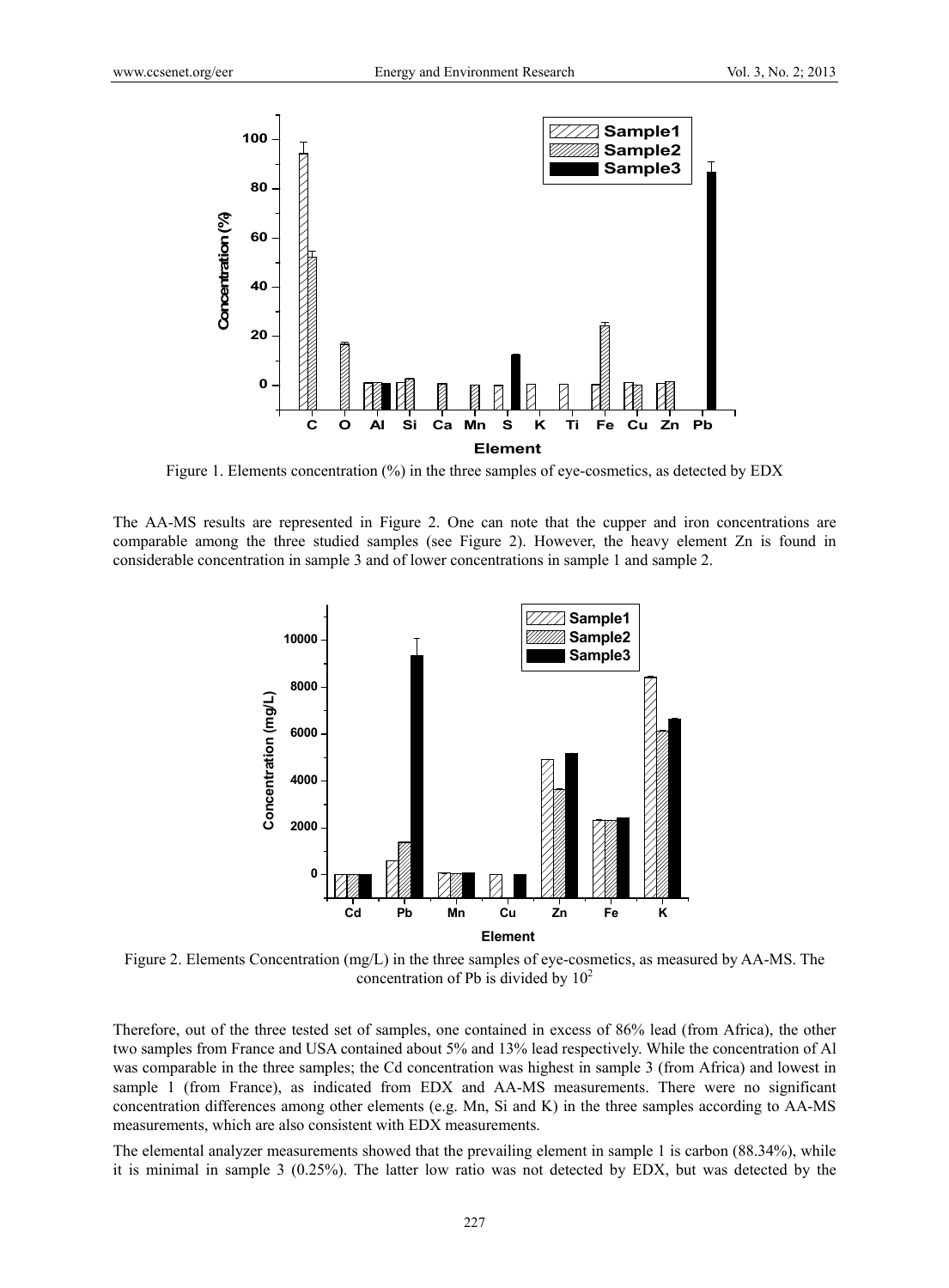elemental analyzer technique (see Table 2). There is a noticeable agreement in the existing carbon and sulfur concentrations measured using EDX and elemental analyzer facilities.

| $0.2584\pm0.01292$   |
|----------------------|
| $2.2522 \pm 0.11261$ |
| $11.23\pm 0.5615$    |
|                      |

Table 2. Concentration of  $(C, O, S)$  in the studied samples  $(\%)$ , obtained using EA

\* ND: Not detected.

From the above described results, it is worth noting that among the detected elements in the composition of samples is lead, which constitutes the main hazardous element. The highest concentration of lead is found in the natural, unprocessed sample from African sources (sample 3), while its concentration was significantly reduced in the other two samples, manufactured in France and USA. Thus, the chemical treatment during manufacture would have its impact on lead content of the processed product.

It is well established that lead is harmful to all adults, children and infants. It is very toxic and can be introduced into the body by ingestion, inhalation, and by skin exposure. Lead poisoning is a global problem, considered to be the most important environmental disease in children (Tong et al., 2000). It is particularly harmful to the developing brain and nervous system. Eye cosmetics like kohl, with high lead concentration, are frequently used by women and as a skin treatment product on infants. High blood lead levels in kohl-using infants and in infants of kohl-using mothers have been reported (5.2μg/dl versus 2.8μg/dl) and considered abnormal (Nir et al., 1992; Klaasen, 1996; Ahmed et al., 2005). Such abnormal blood lead levels are considered unsafe and have been shown to be associated with intelligence quotient deficits, behavioral disorders, slowed growth, and impaired hearings (Karri et al., 2008; Needleman et al., 2000; Schwartz & Otto, 1991).

## *3.2 Neutron Activation Analysis*

The concentration of minor elements in sample 3 as estimated from  $\gamma$ -ray spectra, obtained using the short and long irradiation facilities, are given in Tables 3, 4 respectively, and represented in Figure 3. It is noticeable that among the 8 detected elements by NAA, there are 7 heavy elements, namely Ag, Sb, Mn, Cd, Zn, V and Th. Of worth noting, the Al and Cd concentration values obtained from NAA are consistent with their corresponding values obtained using EDX and AA-MS respectively.

| Element | <b>Concentration (ppm)</b> |
|---------|----------------------------|
| Al      | 7930                       |
| V       | 1.700                      |
| Th      | 0.120                      |
| Mn      | 3145                       |

Table 3. The heavy elements (except for Al) concentrations in sample 3 as obtained from NAA, using the short irradiation facility

Table 4. The heavy elements concentration in sample 3 as obtained from NAA, using the long irradiation facility

| Element | <b>Concentration</b> (ppm) |  |
|---------|----------------------------|--|
| Ag      | 11831.7                    |  |
| Sb      | 7145.30                    |  |
| Cd      | 23.83                      |  |
| Zn      | 6.8200                     |  |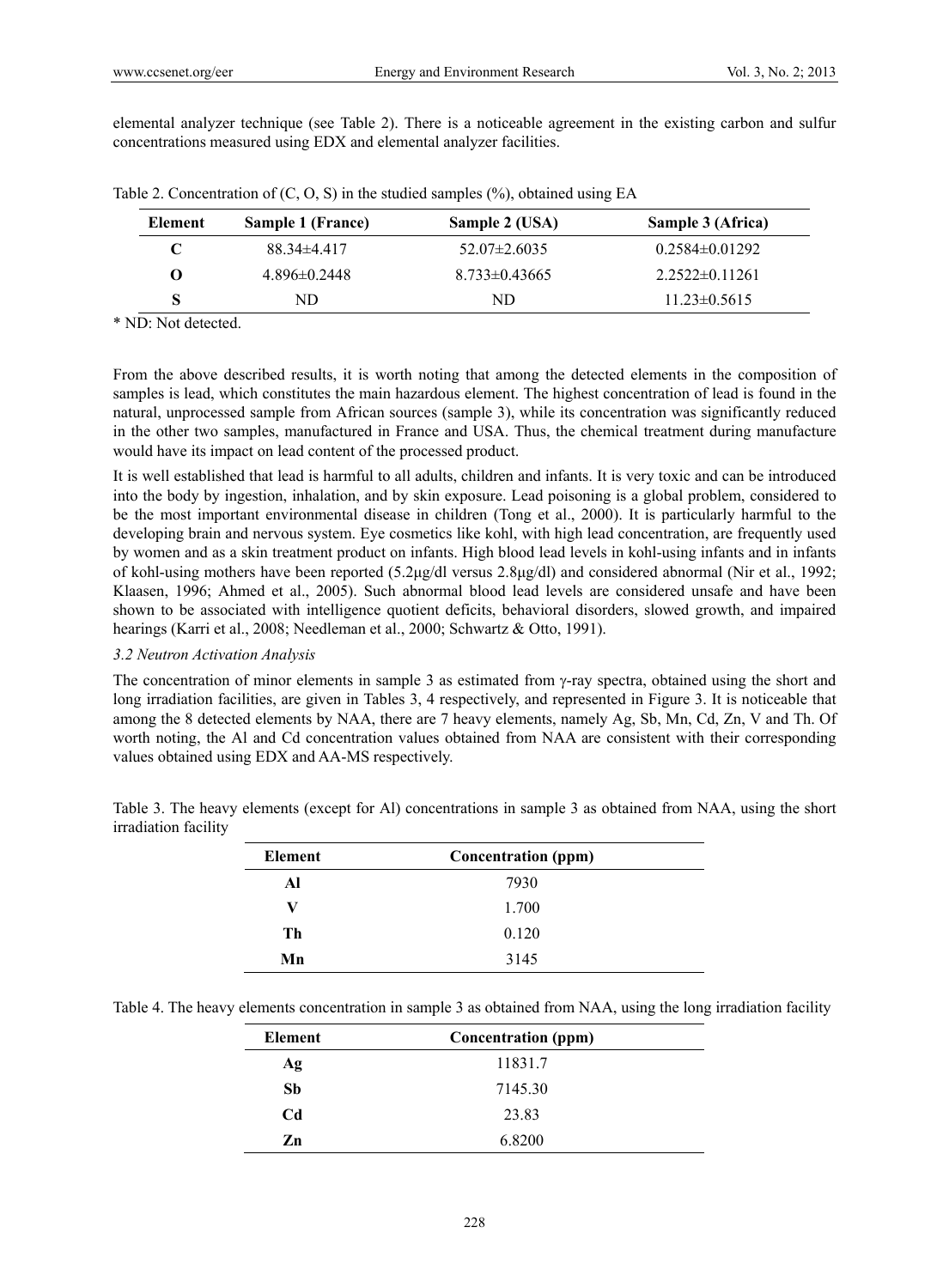In addition to lead, aluminum might be also toxic at both environmental and therapeutic levels. Aluminum exposure, apart from causing cholinotoxicity, can induce changes in other neurotransmitter levels since neurotransmitter levels are closely interrelated (Bernardi, 2002). Besides, other adverse developmental effects of aluminum on children and infants were previously reported (Al-Saleh & Shinwari, 1996).

Cadmium is also considered one of the extremely toxic heavy metals, which can accumulate with time in the body. Due to its low permissible exposure limit, overexposures may occur even in situations where trace quantities of cadmium are found. There are adverse implications due to exposure to environmental Cd, and it has been linked with e.g. an increased risk of dental caries (Amr & Helal, 2010). Importantly, compounds containing lead and cadmium are also considered potential human carcinogens. However, the mechanism of metal-induced carcinogenesis is still unknown, but one possible pathway may involve the interaction of metals with DNA, either directly or indirectly (Valverde et al., 2001).



Figure 3. Heavy elements and aluminum concentrations (ppm) in sample 3 as determined by NAA

Besides, Antimony and many of its compounds are toxic, and the effects of antimony poisoning are similar to arsenic poisoning. It has also been found to induce DNA strand lesions but not DNA-protein crosslinks (Mourón et al., 2006). Acute (short-term) exposure to antimony by inhalation in humans results in effects on the skin and eyes. Respiratory effects, such as inflammation of the lungs, chronic bronchitis, and chronic emphysema, are the primary effects noted from chronic (long-term) exposure to antimony in humans via inhalation. Human studies are inconclusive regarding antimony exposure and cancer, while animal studies have reported lung tumors in rats exposed to antimony trioxide via inhalation (Sundar & Chakravarty, 2010).

On the other hand, silver is intimately associated with environmental contamination of other toxic heavy metals such as mercury and lead. It does not play a known natural biological role in humans, and possible health effects of silver are a disputed subject. Silver itself is not toxic to humans, but most silver salts are. In large doses, silver and compounds containing it can be absorbed into the circulatory system and become deposited in various body tissues, leading to Argyria, which results in a blue-grayish pigmentation of the skin, eyes, and mucous membranes (Hammond, 2000). Interestingly, comparative studies with both silver ions (such as silver acetate) and polyvinylpyrrolidone (PVP)-stabilized silver nanoparticles (70 nm) showed that the effective toxic concentration of silver towards bacteria and human cells is almost the same (Greulich et al., 2012).

Furthermore, vanadium (V) might hold a toxic potential to human health and the environment, especially if the kohl particles are ultra-fine down to nanosize. Due to the high surface-to-volume ratio, small amounts can lead to strong oxidative damage within biological systems, impairing cellular functions as a consequence of their surface reactivity. Recent studies showed that nanoparticulate vanadium oxide has potential vanadium toxicity in human lung cells (Wörle-Knirsch et al., 2007).

Finally, it is worth mentioning here that there is evidence to indicate that, compounds used in cosmetics like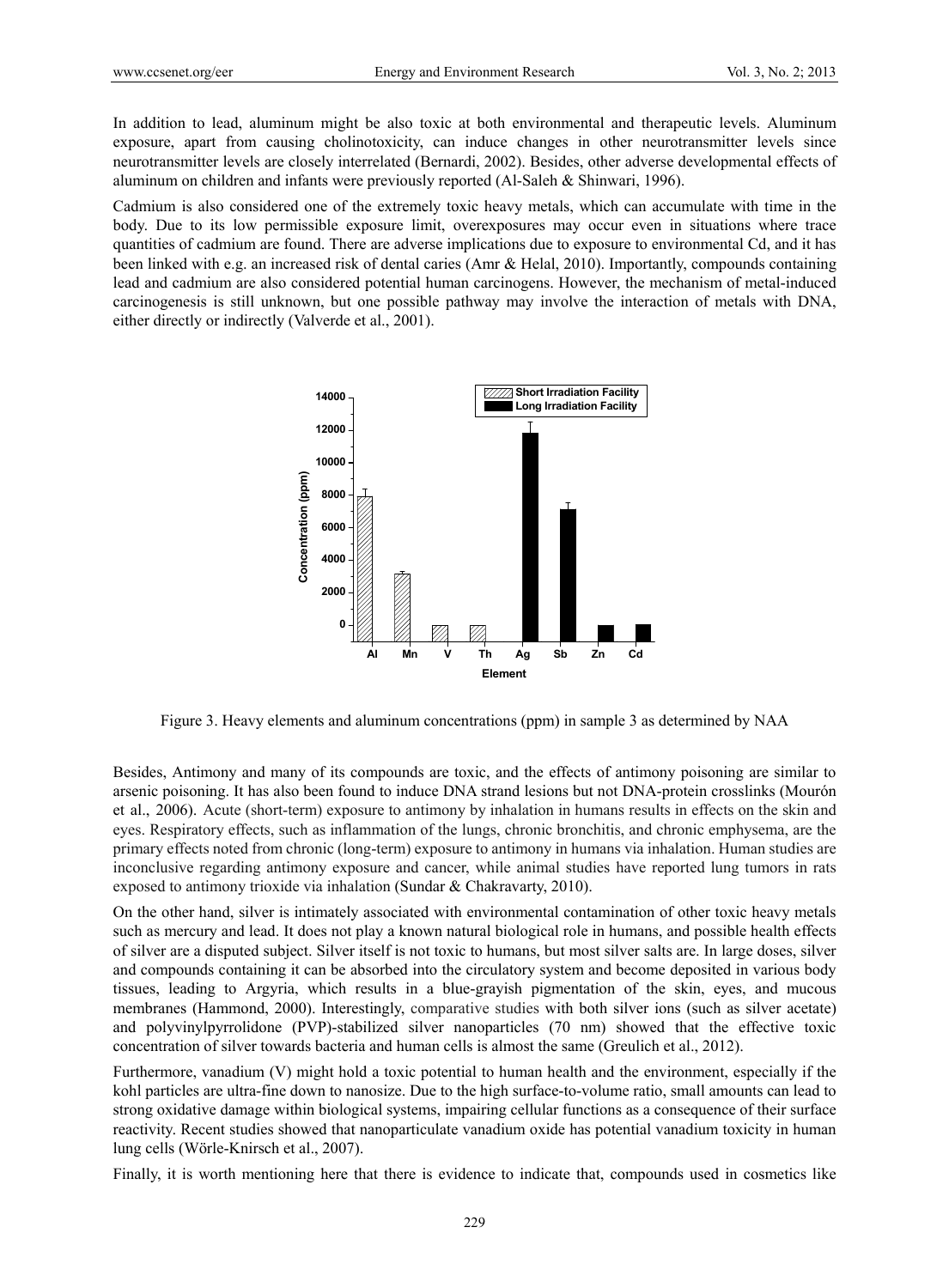galena, are likely to form nanocrystals within e.g. hair during blackening (Walter et al., 2006). In our viewpoint, such tiny crystals would much influence the toxicity in living tissues due to their expected higher penetration to cellular and brain barrier membranes. The nanotoxicology of such nanocrystals is an important issue that worth further investigations. In this context, the human health effects resulting from exposure to nanocosmetics should be better explored in order to understand the possible potential hazards of these nanomaterials that already exist in the global market (Bowman & Van Calster, 2008).

## **4. Conclusions**

We have applied an integrated approach by using different atomic and nuclear techniques for probing hazardous elements in some eye-cosmetics, commercially available in Egypt. The applied combined approach allowed for qualitative and quantitative identification of almost the entire elemental content in the studied samples, and helped to overcome the limitation and accuracy of using a single technique. A total of three synthetic and natural eye-liner samples of known origin were analyzed using Energy Dispersive X-ray (EDX), Atomic Absorption Mass Spectroscopy (AA-MS), Elemental Analyzer (EA) and Neutron Activation Analysis (NAA). It was found that lead (>86%) represents the main abundant hazardous element in the natural eye-liner sample from African sources. Al and heavy metals like Ag, Sb, Mn, Cd, Zn, V and Th were also identified in the later sample using NAA. For the synthetic two samples from French and American sources, the major hazardous element found to be Carbon in high concentration 94% and 52% respectively. Producing such eye-cosmetics at the nanoscale would increase their harmful effects due to the ability of toxic nanoparticles to cross the cellular and brain barrier membranes. Whence, the present study highlights the medical and environmental implications of using eye cosmetics with high content of lead and heavy toxic elements. Moreover, the ethical and medical concerns raised in this study emphasize the need for global regulatory rules for the cosmetic industry.

#### **Acknowledgements**

The authors would like to express their thanks and appreciation to Professor Naguib Ashoub, and Dr. Abd El-Ghany El Abd, EAEA, Egypt for their useful comments and discussions.

#### **References**

- Ahamed, M., Verma, S., Kumar, A., & Siddiqui, M. K. J. (2005). Environmental exposure to lead and its correlation with biochemical indices in children. *Science of the total environment, 346*(1), 48-55. http://dx.doi.org/10.1016/j.scitotenv.2004.12.019.
- Al-Ashban, R. M., Aslam, M., & Shah, A. H. (2004). Kohl (surma): a toxic traditional eye cosmetic study in Saudi Arabia. *Public Health, 118*(4), 292-298. http://dx.doi.org/10.1016/j.puhe.2003.05.001
- Al-Hawi, S. A., Wafai, M. Z., Kalahari, M. R., & AL-Ugum, W. A. (1980). *Light of the Eyes and the Collector of Arts* (Vol. 1286, p. 142). King Faisal Center for Research and Islamic Studies, Saudi Arabia.
- Al-Hazzaa, S. A., & Krahn, P. M. (1995). Kohl: a hazardous eyeliner. *Inter Ophthal., 19*, 83-88. http://dx.doi.org/10.1007/BF00133177
- Al-Saleh, I., & Coat, L. (1995). Lead exposure in Saudi Arabia from the use of traditional cosmetics and medical remedies. *Environ. Geochem. Health, 17*, 29-31.
- Al-Saleh, I., & Shinwari, N. (1996). Aluminum in Saudi children. *Biometals, 9*, 385-392. http://dx.doi.org/10.1007/BF00140608
- Amr, M. A., & Helal, A. I. (2010). Analysis of trace elements in teeth by ICP-MS implication for caries. *Journal of physical science, 21*(2), 1-12.
- Bernardi, R. A. (2002). *Protect children from the dangers of lead*. HUD announces \$10 million to help communities. HUD no. 02-022. Washington: US Department of Housing and Urban Development.
- Bowman, D. M., & Van Calster, G. (2008). Flawless or Fallible? A Review of the Applicability of the European Union's Cosmetics Directive in Relation to Nano-Cosmetics. *Studies in Ethics, Law, and Technology, 2*(3).
- Erdtmann, G., & Petri, H. (1986). Nuclear activation analysis: fundamentals and techniques. In P. J. Elving (Ed.), *Treatise of Analytical Chemistry* (2nd Ed., p. 414). New York: Wiley.
- Greulich, C., Braun, D., Peetsch, A., Diendorf, J., Siebers, B., Epple, M., & Köller, M. (2012). The toxic effect of silver ions and silver nanoparticles towards bacteria and human cells occurs in the same concentration range. *RSC Advances, 2*(17), 6981-6987. http://dx.doi.org/10.1039/c2ra20684f
- Hammond, C. R. (2000). *The Elements, in Handbook of Chemistry and Physics 81st edition*. CRC press. ISBN 0-8493-0481-4.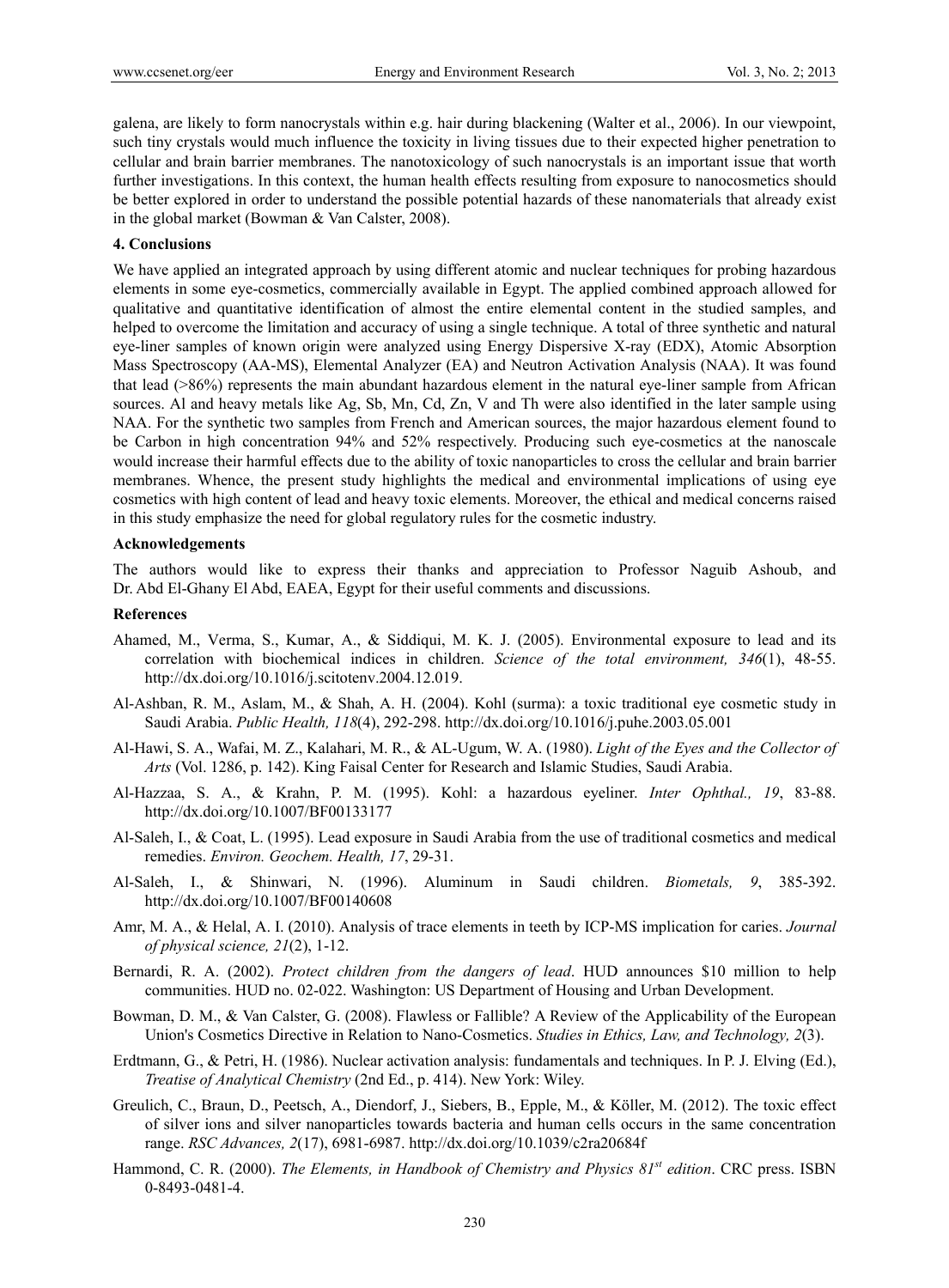- Hardy, A. D., Walton, R. I., & Vaishnave, R. (2004). Composition of eye cosmetics (kohls) used in Cairo. *J. Enviiron. Health Res., 14*(1), 83-91. http://dx.doi.org/10.1080/09603120310001633859
- Hassan, A. M., El-Enany, N., El-Tanahy, Z., & Abdel-Momen, M. A. (1994). Multielement measurements of various industrial samples by neutron capture prompt gamma-ray activation analysis. *Nucl. Geophys., 8*(1), 91-98.
- Karim, N. J., & Hartmut, G. H. (2005). Characterization of a hazardous eyeliner (kohl) by confocal Raman microscopy. *Jounal of Hazardous Materials, B124*, 236-240.
- Karri, S., Saper, R., & Kales, S. (2008). Lead Encephalopathy Due to Traditional Medicines. *Curr Drug Saf., 3*(1), 54-59. http://dx.doi.org/10.2174/157488608783333907
- Khassouni, S. (1993). *Utilisation du khol: risqué d'intoxication* (3rd Ed., p. 188).
- Klaasen, C. D. (1996). *Casarett and Doull's Toxicology, the Basic Science of Poisons* (5th ed.). New York: McGraw-Hill Book Company.
- Landsberger, S. J. (1992). Analytical methodologies for instrumental neutron activation analysis of airborne particulate matter. *J. Trace Microprobe Tech., 10*, 1.
- Lederer, C. M., & Shirley, V. S. (1997). *Table of isotopes* (8th ed.). New York: Wiley.
- Lekouch, N., Sedki, A., Nejmeddine, A., & Gamon, S. (2001). Lead and traditional Moroccan pharmacopoein. *The Science of the Total Environment, 280*, 39-34. http://dx.doi.org/10.1016/S0048-9697(01)00801-4
- Martinez, T., Lartigue, J., Navarrete, M., Avila, P., Lopez, C., Cabrera, L., & Vilchis, V. (1997). Determination of pollutants in dwellings by neutron activation analysis and X-ray fluorescence. *J. Radioanal. Nucl. Chem., 216*, 37-39. http://dx.doi.org/10.1007/BF02034492
- Mourón, S., Grillo, C., Dulout, F., & Golijow, C. (2006). Induction of DNA strand breaks, DNA-protein crosslinks and sister chromatid exchanges by arsenite in a human lung cell line. *Toxicology in Vitro, 20*(3), 279-285. http://dx.doi.org/10.1016/j.tiv.2005.07.005.
- Nada, A., El-Bahi, S. M., Abdel-Ghany, H. A., & Hassan, A. M. (2001). Elemental investigation of some Egyptian vehicle motor alloys. *Applied Radiation and Isotopes, 55*, 575-580. http://dx.doi.org/10.1016/S0969-8043(01)00099-9
- Needleman, H. L., Schell, A., Bellinger, D., & Alfred, E. N. (1990). The long-term effects of exposure to low doses of lead in childhood. An eleven-year follow-up report. *N. Engl. J. Med., 332*, 83. http://dx.doi.org/10.1056/NEJM199001113220203
- Nir, A., Tamir, A., Zelmuk, A., & Iancu, T. C. (1992). Is eye cosmetic a source of lead poisoning. *Isr. J. Med. Sci., 28*(7), 417.
- Parry, C., & Eaton, J. (1991). Kohl: a lead-hazardous eye makeup from the Third World to the First World. *Environmental Health Perspectives, 94*, 121. http://dx.doi.org/10.2307/3431304.
- Schwartz, J., & Otto, D. (1991). Lead and minor hearing impairment. *Archives of Environmental Health: An International Journal, 46*(5), 300-305. http://dx.doi.org/10.1080/00039896.1991.9934391
- Sundar, S., & Chakravarty, J. (2010). Antimony toxicity. *International journal of environmental research and public health, 7*(12), 4267-4277. http://dx.doi.org/10.3390/ijerph7124267
- Tong, S., von Schirnding, Y. E., & Prapamontol, T. (2000). Environmental lead exposure: a public problem of global dimension. *Bulletin of the World Health Organization, 78*, 1068-1077. http://dx.doi.org/10.1590/S0042-96862000000900003
- Valverde, M., Trejo, C., & Rojas, E. (2001). Is the capacity of lead acetate and cadmium chloride to induce genotoxic damage due to direct DNA–metal interaction? *Mutagenesis, 16*(3), 265-270. http://dx.doi.org/10.1093/mutage/16.3.265
- Walter, P., Martinetto, P., Tsoucaris, G., Brniaux, R., Lefebvre, M. A., Richard, G., ... Dooryhee, E. (1999). Making make-up in Ancient Egypt. *Nature, 397*(6719), 483-484. http://dx.doi.org/10.1038/17240
- Walter, P., Welcomme, E., Hallégot, P., Zaluzec, N. J., Deeb, C., Castaing, J., ... Tsoucaris, G. (2006). Early use of PbS nanotechnology for an ancient hair dyeing formula. *Nano letters, 6*(10), 2215-2219. http://dx.doi.org/10.1021/nl061493u
- Willard, H. H., Merritt Jr, L. L., Dean, J. A., & Settle Jr, F. A. (1988). *Instrumental methods of analysis*. USA: